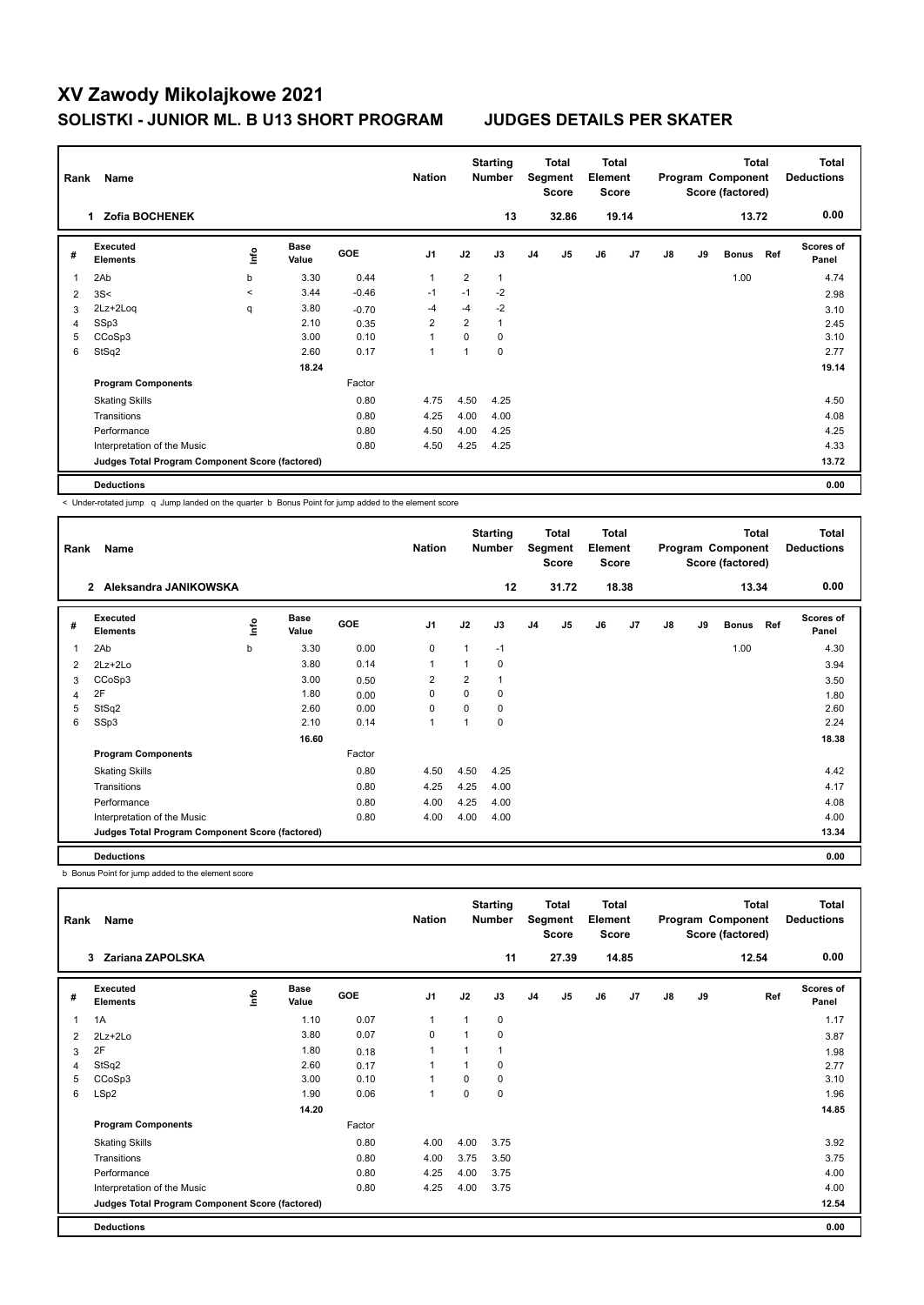| Rank           | Name                                                   |       |                      |            | <b>Nation</b>    |                         | <b>Starting</b><br>Number |    | <b>Total</b><br>Segment<br><b>Score</b> | <b>Total</b><br>Element<br><b>Score</b> |       |               |    | <b>Total</b><br>Program Component<br>Score (factored) | <b>Total</b><br><b>Deductions</b> |
|----------------|--------------------------------------------------------|-------|----------------------|------------|------------------|-------------------------|---------------------------|----|-----------------------------------------|-----------------------------------------|-------|---------------|----|-------------------------------------------------------|-----------------------------------|
|                | 4 Natalia RADECKA                                      |       |                      |            |                  |                         | 10                        |    | 25.80                                   |                                         | 13.88 |               |    | 11.92                                                 | 0.00                              |
| #              | <b>Executed</b><br><b>Elements</b>                     | lnfo  | <b>Base</b><br>Value | <b>GOE</b> | J <sub>1</sub>   | J2                      | J3                        | J4 | J5                                      | J6                                      | J7    | $\mathsf{J}8$ | J9 | Ref                                                   | Scores of<br>Panel                |
| 1              | 2F                                                     |       | 1.80                 | $-0.18$    | $-1$             | $-1$                    | $-1$                      |    |                                         |                                         |       |               |    |                                                       | 1.62                              |
| 2              | $2Lz + 2T$                                             |       | 3.40                 | $-0.07$    | $\mathbf 0$      | $-1$                    | $\mathbf 0$               |    |                                         |                                         |       |               |    |                                                       | 3.33                              |
| 3              | CCoSp3                                                 |       | 3.00                 | 0.20       | $\mathbf{1}$     | $\mathbf{1}$            | 0                         |    |                                         |                                         |       |               |    |                                                       | 3.20                              |
| 4              | StSq1                                                  |       | 1.80                 | 0.12       | $\mathbf{1}$     | $\mathbf{1}$            | $\Omega$                  |    |                                         |                                         |       |               |    |                                                       | 1.92                              |
| 5              | 1A                                                     |       | 1.10                 | 0.15       | $\boldsymbol{2}$ | $\overline{\mathbf{c}}$ | $\mathbf 0$               |    |                                         |                                         |       |               |    |                                                       | 1.25                              |
| 6              | LSp3                                                   |       | 2.40                 | 0.16       | $\overline{1}$   | $\mathbf{1}$            | $\mathbf 0$               |    |                                         |                                         |       |               |    |                                                       | 2.56                              |
|                |                                                        |       | 13.50                |            |                  |                         |                           |    |                                         |                                         |       |               |    |                                                       | 13.88                             |
|                | <b>Program Components</b>                              |       |                      | Factor     |                  |                         |                           |    |                                         |                                         |       |               |    |                                                       |                                   |
|                | <b>Skating Skills</b>                                  |       |                      | 0.80       | 4.00             | 4.00                    | 3.50                      |    |                                         |                                         |       |               |    |                                                       | 3.83                              |
|                | Transitions                                            |       |                      | 0.80       | 3.75             | 3.50                    | 3.50                      |    |                                         |                                         |       |               |    |                                                       | 3.58                              |
|                | Performance                                            |       |                      | 0.80       | 3.75             | 3.75                    | 3.50                      |    |                                         |                                         |       |               |    |                                                       | 3.67                              |
|                | Interpretation of the Music                            |       |                      | 0.80       | 4.00             | 3.75                    | 3.75                      |    |                                         |                                         |       |               |    |                                                       | 3.83                              |
|                | Judges Total Program Component Score (factored)        |       |                      |            |                  |                         |                           |    |                                         |                                         |       |               |    |                                                       | 11.92                             |
|                | <b>Deductions</b>                                      |       |                      |            |                  |                         |                           |    |                                         |                                         |       |               |    |                                                       | 0.00                              |
|                |                                                        |       |                      |            |                  |                         |                           |    |                                         |                                         |       |               |    |                                                       |                                   |
|                |                                                        |       |                      |            |                  |                         |                           |    |                                         |                                         |       |               |    |                                                       |                                   |
| Rank           | Name                                                   |       |                      |            | <b>Nation</b>    |                         | <b>Starting</b><br>Number |    | <b>Total</b><br>Segment<br><b>Score</b> | <b>Total</b><br>Element<br><b>Score</b> |       |               |    | <b>Total</b><br>Program Component<br>Score (factored) | <b>Total</b><br><b>Deductions</b> |
|                | 5 Malgorzata GORSTKA                                   |       |                      |            |                  |                         | 9                         |    | 23.55                                   |                                         | 12.09 |               |    | 11.46                                                 | 0.00                              |
| #              | Executed<br><b>Elements</b>                            | ١m    | <b>Base</b><br>Value | GOE        | J <sub>1</sub>   | J2                      | J3                        | J4 | J5                                      | J6                                      | J7    | J8            | J9 | Ref                                                   | <b>Scores of</b><br>Panel         |
| 1              | 2Lze                                                   | e     | 1.68                 | $-0.61$    | $-4$             | $-4$                    | -3                        |    |                                         |                                         |       |               |    |                                                       | 1.07                              |
| $\overline{2}$ | 1A                                                     |       | 1.10                 | 0.07       | $\mathbf{1}$     | $\mathbf{1}$            | $\mathbf 0$               |    |                                         |                                         |       |               |    |                                                       | 1.17                              |
| 3              | SSp3                                                   |       | 2.10                 | 0.21       | $\overline{2}$   | $\mathbf{1}$            | $\mathbf 0$               |    |                                         |                                         |       |               |    |                                                       | 2.31                              |
| 4              | StSqB                                                  |       | 1.50                 | 0.10       | $\mathbf{1}$     | $\mathbf{1}$            | $\mathbf 0$               |    |                                         |                                         |       |               |    |                                                       | 1.60                              |
| 5              | 2F+2Lo<                                                | $\,<$ | 3.16                 | $-0.42$    | $-2$             | $-3$                    | $-2$                      |    |                                         |                                         |       |               |    |                                                       | 2.74                              |
| 6              | CCoSp3                                                 |       | 3.00                 | 0.20       | $\mathbf{1}$     | $\mathbf{1}$            | $\mathbf 0$               |    |                                         |                                         |       |               |    |                                                       | 3.20                              |
|                |                                                        |       | 12.54                |            |                  |                         |                           |    |                                         |                                         |       |               |    |                                                       | 12.09                             |
|                | <b>Program Components</b>                              |       |                      | Factor     |                  |                         |                           |    |                                         |                                         |       |               |    |                                                       |                                   |
|                | <b>Skating Skills</b>                                  |       |                      | 0.80       | 3.75             | 3.50                    | 3.50                      |    |                                         |                                         |       |               |    |                                                       | 3.58                              |
|                | Transitions                                            |       |                      | 0.80       | 3.50             | 3.75                    | 3.25                      |    |                                         |                                         |       |               |    |                                                       | 3.50                              |
|                | Performance                                            |       |                      | 0.80       | 3.75             | 3.50                    | 3.50                      |    |                                         |                                         |       |               |    |                                                       | 3.58                              |
|                | Interpretation of the Music                            |       |                      | 0.80       | 4.00             | 3.50                    | 3.50                      |    |                                         |                                         |       |               |    |                                                       | 3.67                              |
|                | Judges Total Program Component Score (factored)        |       |                      |            |                  |                         |                           |    |                                         |                                         |       |               |    |                                                       | 11.46                             |
|                |                                                        |       |                      |            |                  |                         |                           |    |                                         |                                         |       |               |    |                                                       |                                   |
|                | <b>Deductions</b><br>< Under-rotated jump e Wrong edge |       |                      |            |                  |                         |                           |    |                                         |                                         |       |               |    |                                                       | 0.00                              |

| Rank | Name                                            |         |               |         | <b>Nation</b>  |                | <b>Starting</b><br><b>Number</b> |                | <b>Total</b><br>Segment<br><b>Score</b> | <b>Total</b><br>Element<br><b>Score</b> |       |               |    | <b>Total</b><br>Program Component<br>Score (factored) | <b>Total</b><br><b>Deductions</b> |
|------|-------------------------------------------------|---------|---------------|---------|----------------|----------------|----------------------------------|----------------|-----------------------------------------|-----------------------------------------|-------|---------------|----|-------------------------------------------------------|-----------------------------------|
|      | Anna ZIELINSKA<br>6                             |         |               |         |                |                | 6                                |                | 22.38                                   |                                         | 11.78 |               |    | 10.60                                                 | 0.00                              |
| #    | Executed<br><b>Elements</b>                     | ١nf٥    | Base<br>Value | GOE     | J <sub>1</sub> | J2             | J3                               | J <sub>4</sub> | J5                                      | J6                                      | J7    | $\mathsf{J}8$ | J9 | Ref                                                   | <b>Scores of</b><br>Panel         |
|      | 1A                                              |         | 1.10          | 0.00    | 0              | 0              | 0                                |                |                                         |                                         |       |               |    |                                                       | 1.10                              |
| 2    | 2F<                                             | $\,<\,$ | 1.44          | $-0.29$ | $-2$           | $-2$           | $-2$                             |                |                                         |                                         |       |               |    |                                                       | 1.15                              |
| 3    | $2Lo+2Lo<$                                      | $\prec$ | 3.06          | $-0.34$ | $-2$           | $-2$           | $-2$                             |                |                                         |                                         |       |               |    |                                                       | 2.72                              |
| 4    | CCoSp3                                          |         | 3.00          | 0.00    | 0              | 0              | 0                                |                |                                         |                                         |       |               |    |                                                       | 3.00                              |
| 5    | StSqB                                           |         | 1.50          | 0.00    | 0              | 0              | $\mathbf 0$                      |                |                                         |                                         |       |               |    |                                                       | 1.50                              |
| 6    | SSp3                                            |         | 2.10          | 0.21    | 1              | $\overline{2}$ | 0                                |                |                                         |                                         |       |               |    |                                                       | 2.31                              |
|      |                                                 |         | 12.20         |         |                |                |                                  |                |                                         |                                         |       |               |    |                                                       | 11.78                             |
|      | <b>Program Components</b>                       |         |               | Factor  |                |                |                                  |                |                                         |                                         |       |               |    |                                                       |                                   |
|      | <b>Skating Skills</b>                           |         |               | 0.80    | 3.50           | 3.00           | 3.50                             |                |                                         |                                         |       |               |    |                                                       | 3.33                              |
|      | Transitions                                     |         |               | 0.80    | 3.25           | 3.00           | 3.25                             |                |                                         |                                         |       |               |    |                                                       | 3.17                              |
|      | Performance                                     |         |               | 0.80    | 3.25           | 3.25           | 3.50                             |                |                                         |                                         |       |               |    |                                                       | 3.33                              |
|      | Interpretation of the Music                     |         |               | 0.80    | 3.50           | 3.25           | 3.50                             |                |                                         |                                         |       |               |    |                                                       | 3.42                              |
|      | Judges Total Program Component Score (factored) |         |               |         |                |                |                                  |                |                                         |                                         |       |               |    |                                                       | 10.60                             |
|      | <b>Deductions</b>                               |         |               |         |                |                |                                  |                |                                         |                                         |       |               |    |                                                       | 0.00                              |

< Under-rotated jump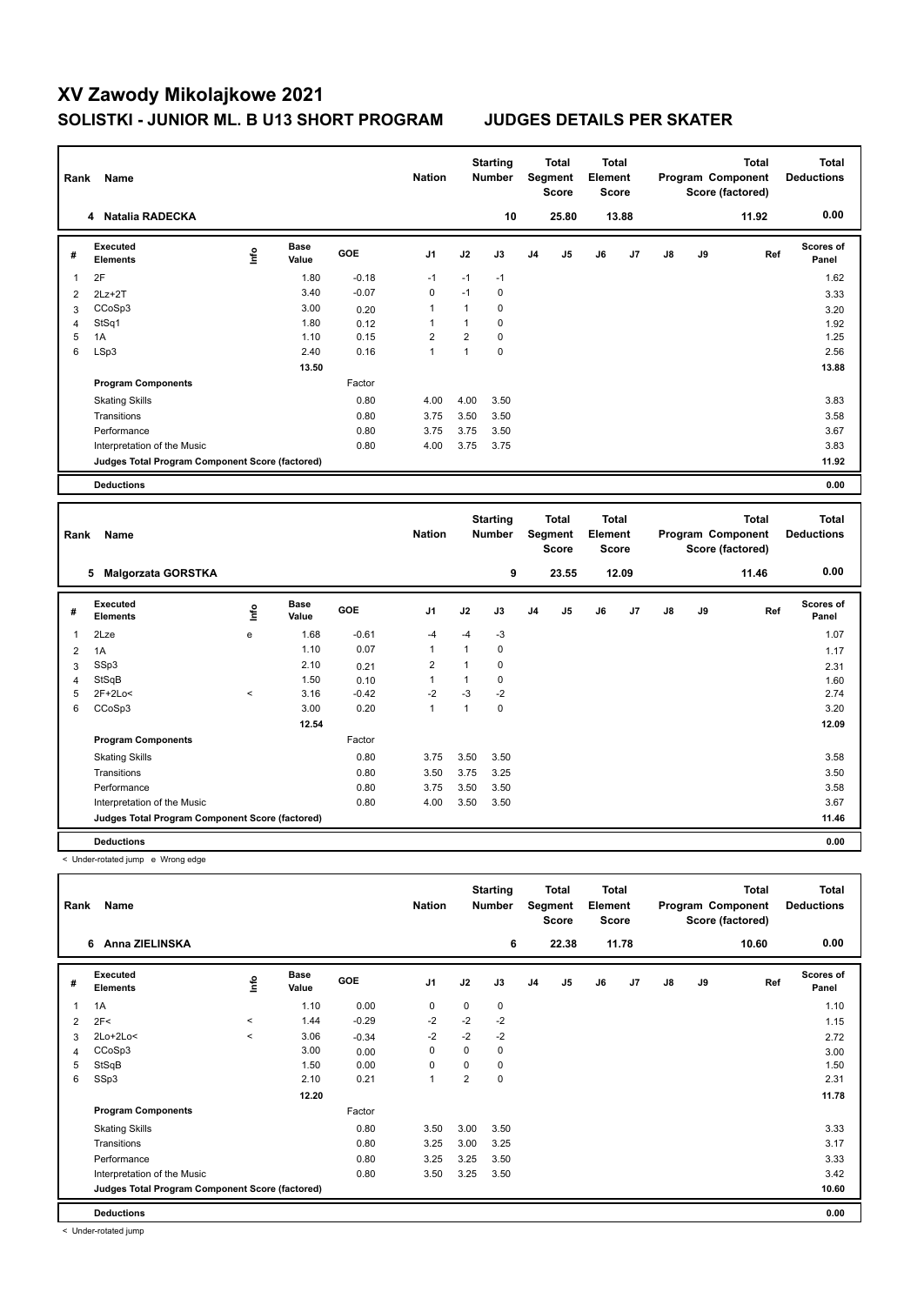| Rank | Name                                            |                          |                      |            | <b>Nation</b>  |      | <b>Starting</b><br>Number |                | <b>Total</b><br>Segment<br><b>Score</b> | <b>Total</b><br>Element<br><b>Score</b> |                |    |    | <b>Total</b><br>Program Component<br>Score (factored) | <b>Total</b><br><b>Deductions</b> |
|------|-------------------------------------------------|--------------------------|----------------------|------------|----------------|------|---------------------------|----------------|-----------------------------------------|-----------------------------------------|----------------|----|----|-------------------------------------------------------|-----------------------------------|
|      | 7 Zofia HEROK                                   |                          |                      |            |                |      | 8                         |                | 20.94                                   |                                         | 10.48          |    |    | 10.46                                                 | 0.00                              |
| #    | Executed<br><b>Elements</b>                     | $\mathop{\mathsf{Info}}$ | <b>Base</b><br>Value | <b>GOE</b> | J <sub>1</sub> | J2   | J3                        | J <sub>4</sub> | J <sub>5</sub>                          | J6                                      | J <sub>7</sub> | J8 | J9 | Ref                                                   | <b>Scores of</b><br>Panel         |
| 1    | 2Lze+1Lo*                                       | $\star$                  | 1.68                 | $-0.84$    | $-5$           | $-5$ | $-5$                      |                |                                         |                                         |                |    |    |                                                       | 0.84                              |
| 2    | 2F                                              |                          | 1.80                 | 0.00       | 0              | 0    | 0                         |                |                                         |                                         |                |    |    |                                                       | 1.80                              |
| 3    | CCoSp3                                          |                          | 3.00                 | 0.00       | $-1$           |      | 0                         |                |                                         |                                         |                |    |    |                                                       | 3.00                              |
| 4    | StSqB                                           |                          | 1.50                 | 0.00       | 0              | 0    | 0                         |                |                                         |                                         |                |    |    |                                                       | 1.50                              |
| 5    | 1A                                              |                          | 1.10                 | 0.00       | 0              | 0    | 0                         |                |                                         |                                         |                |    |    |                                                       | 1.10                              |
| 6    | SSp3                                            |                          | 2.10                 | 0.14       | 1              |      | 0                         |                |                                         |                                         |                |    |    |                                                       | 2.24                              |
|      |                                                 |                          | 11.18                |            |                |      |                           |                |                                         |                                         |                |    |    |                                                       | 10.48                             |
|      | <b>Program Components</b>                       |                          |                      | Factor     |                |      |                           |                |                                         |                                         |                |    |    |                                                       |                                   |
|      | <b>Skating Skills</b>                           |                          |                      | 0.80       | 3.25           | 3.25 | 3.25                      |                |                                         |                                         |                |    |    |                                                       | 3.25                              |
|      | Transitions                                     |                          |                      | 0.80       | 3.25           | 3.25 | 3.25                      |                |                                         |                                         |                |    |    |                                                       | 3.25                              |
|      | Performance                                     |                          |                      | 0.80       | 3.00           | 3.25 | 3.50                      |                |                                         |                                         |                |    |    |                                                       | 3.25                              |
|      | Interpretation of the Music                     |                          |                      | 0.80       | 3.25           | 3.25 | 3.50                      |                |                                         |                                         |                |    |    |                                                       | 3.33                              |
|      | Judges Total Program Component Score (factored) |                          |                      |            |                |      |                           |                |                                         |                                         |                |    |    |                                                       | 10.46                             |
|      | <b>Deductions</b>                               |                          |                      |            |                |      |                           |                |                                         |                                         |                |    |    |                                                       | 0.00                              |

\* Invalid element e Wrong edge

| Rank           | Name                                            |      |                      |            | <b>Nation</b>  |      | <b>Starting</b><br><b>Number</b> |                | Total<br>Segment<br><b>Score</b> | Total<br>Element<br><b>Score</b> |                |    |    | <b>Total</b><br>Program Component<br>Score (factored) | Total<br><b>Deductions</b> |
|----------------|-------------------------------------------------|------|----------------------|------------|----------------|------|----------------------------------|----------------|----------------------------------|----------------------------------|----------------|----|----|-------------------------------------------------------|----------------------------|
|                | Jagna MASLAK<br>8                               |      |                      |            |                |      | 4                                |                | 20.75                            |                                  | 10.35          |    |    | 10.40                                                 | 0.00                       |
| #              | Executed<br><b>Elements</b>                     | lnfo | <b>Base</b><br>Value | <b>GOE</b> | J <sub>1</sub> | J2   | J3                               | J <sub>4</sub> | J <sub>5</sub>                   | J6                               | J <sub>7</sub> | J8 | J9 | Ref                                                   | <b>Scores of</b><br>Panel  |
| $\overline{1}$ | $2Lo+2Lo<<$                                     | <<   | 2.20                 | $-0.74$    | $-3$           | $-5$ | $-5$                             |                |                                  |                                  |                |    |    |                                                       | 1.46                       |
| 2              | 2S                                              |      | 1.30                 | 0.00       | $\mathbf 0$    | 0    | 0                                |                |                                  |                                  |                |    |    |                                                       | 1.30                       |
| 3              | SSp3                                            |      | 2.10                 | 0.14       | $\overline{1}$ | 1    | 0                                |                |                                  |                                  |                |    |    |                                                       | 2.24                       |
| $\overline{4}$ | StSqB                                           |      | 1.50                 | 0.05       | 0              | 1    | 0                                |                |                                  |                                  |                |    |    |                                                       | 1.55                       |
| 5              | 1A                                              |      | 1.10                 | 0.00       | $\mathbf 0$    | 0    | 0                                |                |                                  |                                  |                |    |    |                                                       | 1.10                       |
| 6              | CCoSp3                                          |      | 3.00                 | $-0.30$    | $-1$           | $-1$ | $-1$                             |                |                                  |                                  |                |    |    |                                                       | 2.70                       |
|                |                                                 |      | 11.20                |            |                |      |                                  |                |                                  |                                  |                |    |    |                                                       | 10.35                      |
|                | <b>Program Components</b>                       |      |                      | Factor     |                |      |                                  |                |                                  |                                  |                |    |    |                                                       |                            |
|                | <b>Skating Skills</b>                           |      |                      | 0.80       | 3.50           | 3.25 | 3.25                             |                |                                  |                                  |                |    |    |                                                       | 3.33                       |
|                | Transitions                                     |      |                      | 0.80       | 3.00           | 3.00 | 3.25                             |                |                                  |                                  |                |    |    |                                                       | 3.08                       |
|                | Performance                                     |      |                      | 0.80       | 3.00           | 3.25 | 3.25                             |                |                                  |                                  |                |    |    |                                                       | 3.17                       |
|                | Interpretation of the Music                     |      |                      | 0.80       | 3.25           | 3.50 | 3.50                             |                |                                  |                                  |                |    |    |                                                       | 3.42                       |
|                | Judges Total Program Component Score (factored) |      |                      |            |                |      |                                  |                |                                  |                                  |                |    |    |                                                       | 10.40                      |
|                | <b>Deductions</b>                               |      |                      |            |                |      |                                  |                |                                  |                                  |                |    |    |                                                       | 0.00                       |

<< Downgraded jump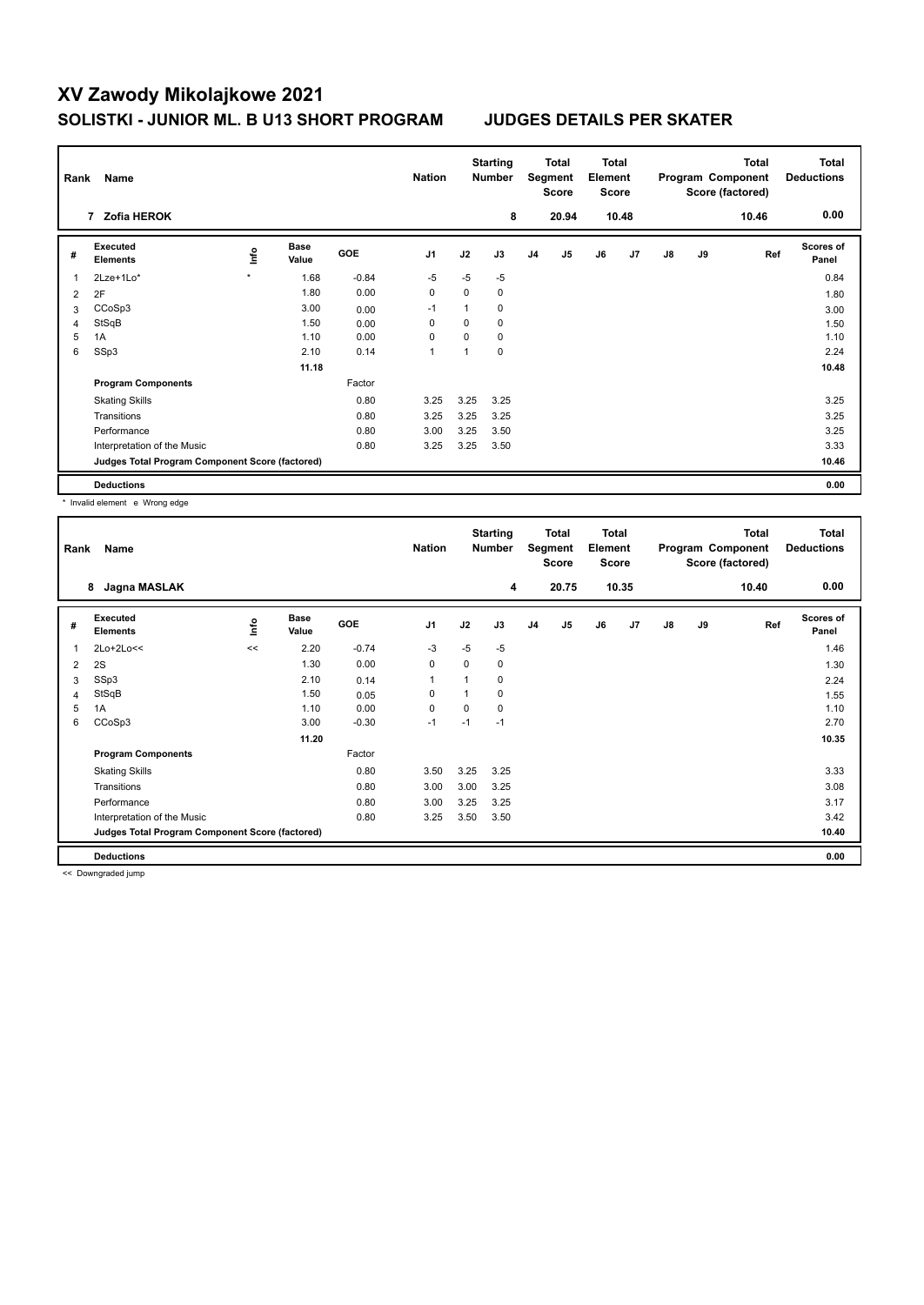| Rank | Name                                            |                          |                      |            | <b>Nation</b>  |      | <b>Starting</b><br><b>Number</b> |                | <b>Total</b><br>Segment<br><b>Score</b> | <b>Total</b><br>Element<br><b>Score</b> |       |    |    | <b>Total</b><br>Program Component<br>Score (factored) | <b>Total</b><br><b>Deductions</b> |
|------|-------------------------------------------------|--------------------------|----------------------|------------|----------------|------|----------------------------------|----------------|-----------------------------------------|-----------------------------------------|-------|----|----|-------------------------------------------------------|-----------------------------------|
|      | <b>Julia DOMAGALSKA</b><br>9                    |                          |                      |            |                |      | 7                                |                | 20.58                                   |                                         | 10.40 |    |    | 10.18                                                 | 0.00                              |
| #    | Executed<br><b>Elements</b>                     | ١nf٥                     | <b>Base</b><br>Value | <b>GOE</b> | J <sub>1</sub> | J2   | J3                               | J <sub>4</sub> | J <sub>5</sub>                          | J6                                      | J7    | J8 | J9 | Ref                                                   | <b>Scores of</b><br>Panel         |
| 1    | 2Lo<+2Lo<                                       | $\overline{\phantom{a}}$ | 2.72                 | $-0.54$    | -4             | $-4$ | $-4$                             |                |                                         |                                         |       |    |    |                                                       | 2.18                              |
| 2    | SSp3                                            |                          | 2.10                 | 0.00       | 0              | 0    | 0                                |                |                                         |                                         |       |    |    |                                                       | 2.10                              |
| 3    | 2F<                                             | $\prec$                  | 1.44                 | $-0.29$    | $-2$           | $-2$ | $-2$                             |                |                                         |                                         |       |    |    |                                                       | 1.15                              |
| 4    | StSqB                                           |                          | 1.50                 | 0.00       | 0              | 0    | 0                                |                |                                         |                                         |       |    |    |                                                       | 1.50                              |
| 5    | 1A                                              |                          | 1.10                 | 0.04       | 0              |      | 0                                |                |                                         |                                         |       |    |    |                                                       | 1.14                              |
| 6    | CCoSp2                                          |                          | 2.50                 | $-0.17$    | $-1$           | $-1$ | $\mathbf 0$                      |                |                                         |                                         |       |    |    |                                                       | 2.33                              |
|      |                                                 |                          | 11.36                |            |                |      |                                  |                |                                         |                                         |       |    |    |                                                       | 10.40                             |
|      | <b>Program Components</b>                       |                          |                      | Factor     |                |      |                                  |                |                                         |                                         |       |    |    |                                                       |                                   |
|      | <b>Skating Skills</b>                           |                          |                      | 0.80       | 3.25           | 3.50 | 3.25                             |                |                                         |                                         |       |    |    |                                                       | 3.33                              |
|      | Transitions                                     |                          |                      | 0.80       | 3.00           | 3.25 | 3.00                             |                |                                         |                                         |       |    |    |                                                       | 3.08                              |
|      | Performance                                     |                          |                      | 0.80       | 2.75           | 3.50 | 3.00                             |                |                                         |                                         |       |    |    |                                                       | 3.08                              |
|      | Interpretation of the Music                     |                          |                      | 0.80       | 3.25           | 3.25 | 3.25                             |                |                                         |                                         |       |    |    |                                                       | 3.25                              |
|      | Judges Total Program Component Score (factored) |                          |                      |            |                |      |                                  |                |                                         |                                         |       |    |    |                                                       | 10.18                             |
|      | <b>Deductions</b>                               |                          |                      |            |                |      |                                  |                |                                         |                                         |       |    |    |                                                       | 0.00                              |

< Under-rotated jump

| Rank           | Name<br><b>Lena KOPYTOWSKA</b><br>10            |      |                      |            | <b>Nation</b>  |          | <b>Starting</b><br><b>Number</b><br>5 |                | <b>Total</b><br>Segment<br><b>Score</b><br>20.02 | <b>Total</b><br>Element<br><b>Score</b> | 10.34 |               |    | <b>Total</b><br>Program Component<br>Score (factored)<br>10.18 | <b>Total</b><br><b>Deductions</b><br>$-0.50$ |
|----------------|-------------------------------------------------|------|----------------------|------------|----------------|----------|---------------------------------------|----------------|--------------------------------------------------|-----------------------------------------|-------|---------------|----|----------------------------------------------------------------|----------------------------------------------|
|                |                                                 |      |                      |            |                |          |                                       |                |                                                  |                                         |       |               |    |                                                                |                                              |
| #              | Executed<br><b>Elements</b>                     | ١nf٥ | <b>Base</b><br>Value | <b>GOE</b> | J <sub>1</sub> | J2       | J3                                    | J <sub>4</sub> | J5                                               | J6                                      | J7    | $\mathsf{J}8$ | J9 | Ref                                                            | <b>Scores of</b><br>Panel                    |
| 1              | 2A<<                                            | <<   | 1.10                 | $-0.51$    | $-5$           | $-5$     | $-4$                                  |                |                                                  |                                         |       |               |    |                                                                | 0.59                                         |
| 2              | 2Lz                                             |      | 2.10                 | 0.00       | 0              | 0        | 0                                     |                |                                                  |                                         |       |               |    |                                                                | 2.10                                         |
| 3              | CCoSp2                                          |      | 2.50                 | 0.00       | 0              | $\Omega$ | 0                                     |                |                                                  |                                         |       |               |    |                                                                | 2.50                                         |
| $\overline{4}$ | $2F+2T$                                         |      | 3.10                 | $-0.90$    | $-5$           | $-5$     | $-5$                                  |                |                                                  |                                         |       |               |    |                                                                | 2.20                                         |
| 5              | SSp2                                            |      | 1.60                 | 0.00       | 0              | $\Omega$ | 0                                     |                |                                                  |                                         |       |               |    |                                                                | 1.60                                         |
| 6              | StSqB                                           |      | 1.50                 | $-0.15$    | $-1$           | $-2$     | 0                                     |                |                                                  |                                         |       |               |    |                                                                | 1.35                                         |
|                |                                                 |      | 11.90                |            |                |          |                                       |                |                                                  |                                         |       |               |    |                                                                | 10.34                                        |
|                | <b>Program Components</b>                       |      |                      | Factor     |                |          |                                       |                |                                                  |                                         |       |               |    |                                                                |                                              |
|                | <b>Skating Skills</b>                           |      |                      | 0.80       | 3.25           | 3.25     | 3.50                                  |                |                                                  |                                         |       |               |    |                                                                | 3.33                                         |
|                | Transitions                                     |      |                      | 0.80       | 3.00           | 3.00     | 3.25                                  |                |                                                  |                                         |       |               |    |                                                                | 3.08                                         |
|                | Performance                                     |      |                      | 0.80       | 3.00           | 3.00     | 3.25                                  |                |                                                  |                                         |       |               |    |                                                                | 3.08                                         |
|                | Interpretation of the Music                     |      |                      | 0.80       | 3.00           | 3.25     | 3.50                                  |                |                                                  |                                         |       |               |    |                                                                | 3.25                                         |
|                | Judges Total Program Component Score (factored) |      |                      |            |                |          |                                       |                |                                                  |                                         |       |               |    |                                                                | 10.18                                        |
|                | <b>Deductions</b>                               |      | Falls:               | $-0.50$    |                |          |                                       |                |                                                  |                                         |       |               |    |                                                                | $-0.50$                                      |

<< Downgraded jump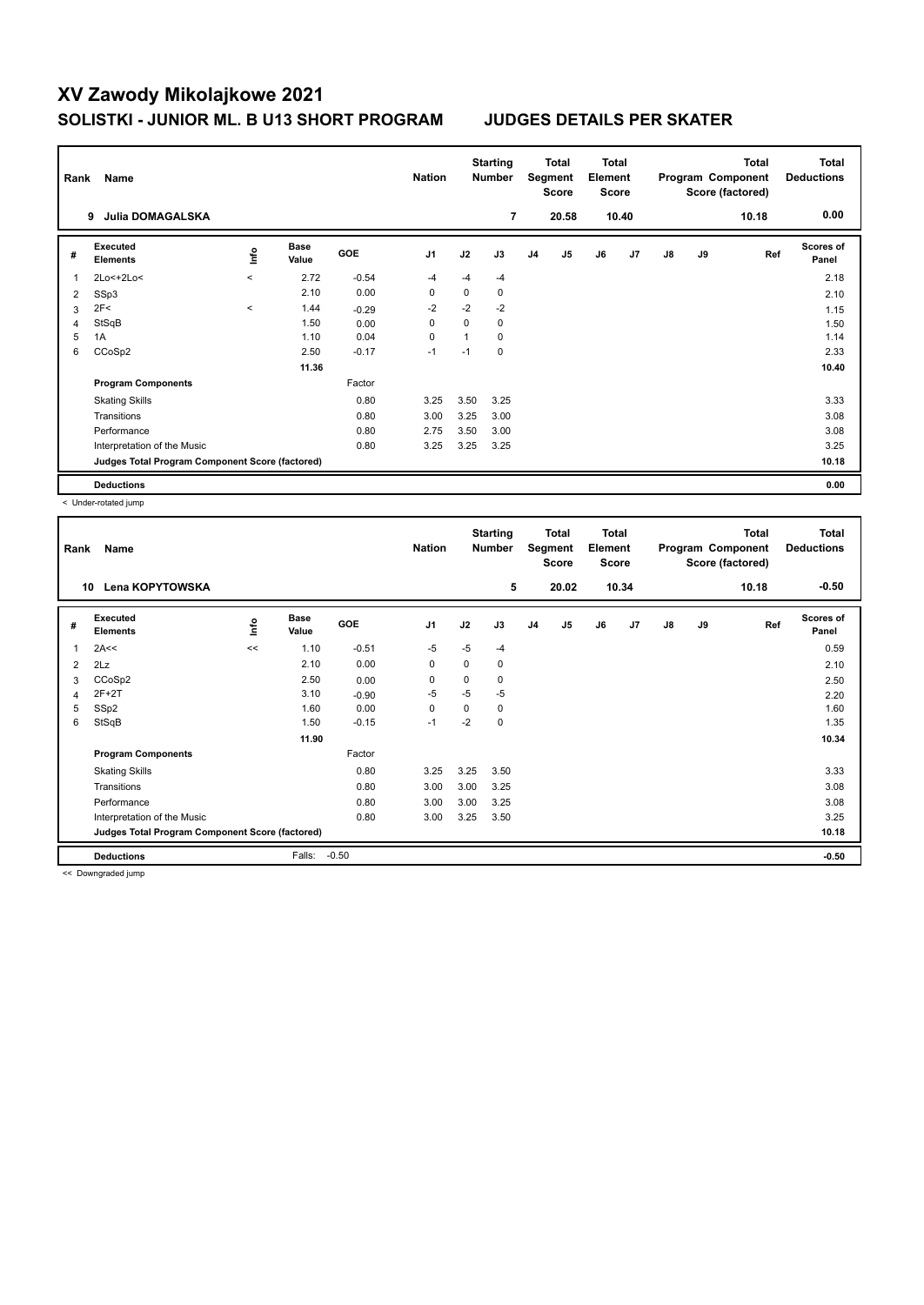| Rank | Name                                            |         |                      |         | <b>Nation</b>  |      | <b>Starting</b><br><b>Number</b> |                | <b>Total</b><br>Segment<br><b>Score</b> | <b>Total</b><br>Element<br><b>Score</b> |       |    |    | <b>Total</b><br>Program Component<br>Score (factored) | <b>Total</b><br><b>Deductions</b> |
|------|-------------------------------------------------|---------|----------------------|---------|----------------|------|----------------------------------|----------------|-----------------------------------------|-----------------------------------------|-------|----|----|-------------------------------------------------------|-----------------------------------|
|      | <b>Natalia LIPINSKA</b><br>11                   |         |                      |         |                |      | 1                                |                | 19.71                                   |                                         | 10.91 |    |    | 8.80                                                  | 0.00                              |
| #    | Executed<br><b>Elements</b>                     | ١nf٥    | <b>Base</b><br>Value | GOE     | J <sub>1</sub> | J2   | J3                               | J <sub>4</sub> | J <sub>5</sub>                          | J6                                      | J7    | J8 | J9 | Ref                                                   | <b>Scores of</b><br>Panel         |
| 1    | $2F+2T2$                                        | $\prec$ | 2.84                 | $-0.36$ | $-2$           | $-2$ | $-2$                             |                |                                         |                                         |       |    |    |                                                       | 2.48                              |
| 2    | 2Lo                                             |         | 1.70                 | 0.00    | 0              | 0    | $\mathbf 0$                      |                |                                         |                                         |       |    |    |                                                       | 1.70                              |
| 3    | CCoSp3                                          |         | 3.00                 | 0.00    | 0              | 0    | 0                                |                |                                         |                                         |       |    |    |                                                       | 3.00                              |
| 4    | 1A                                              |         | 1.10                 | 0.00    | 0              | 0    | 0                                |                |                                         |                                         |       |    |    |                                                       | 1.10                              |
| 5    | StSqB                                           |         | 1.50                 | $-0.15$ | $-1$           | $-2$ | $\mathbf 0$                      |                |                                         |                                         |       |    |    |                                                       | 1.35                              |
| 6    | SSp2                                            |         | 1.60                 | $-0.32$ | 0              | $-1$ | $-5$                             |                |                                         |                                         |       |    |    |                                                       | 1.28                              |
|      |                                                 |         | 11.74                |         |                |      |                                  |                |                                         |                                         |       |    |    |                                                       | 10.91                             |
|      | <b>Program Components</b>                       |         |                      | Factor  |                |      |                                  |                |                                         |                                         |       |    |    |                                                       |                                   |
|      | <b>Skating Skills</b>                           |         |                      | 0.80    | 3.00           | 3.25 | 2.75                             |                |                                         |                                         |       |    |    |                                                       | 3.00                              |
|      | Transitions                                     |         |                      | 0.80    | 2.50           | 3.00 | 2.50                             |                |                                         |                                         |       |    |    |                                                       | 2.67                              |
|      | Performance                                     |         |                      | 0.80    | 2.50           | 2.75 | 2.50                             |                |                                         |                                         |       |    |    |                                                       | 2.58                              |
|      | Interpretation of the Music                     |         |                      | 0.80    | 2.75           | 2.75 | 2.75                             |                |                                         |                                         |       |    |    |                                                       | 2.75                              |
|      | Judges Total Program Component Score (factored) |         |                      |         |                |      |                                  |                |                                         |                                         |       |    |    |                                                       | 8.80                              |
|      | <b>Deductions</b>                               |         |                      |         |                |      |                                  |                |                                         |                                         |       |    |    |                                                       | 0.00                              |

< Under-rotated jump

 $\mathbf{r}$ 

| Rank | Name                                            |      |                      |         | <b>Nation</b>  |          | <b>Starting</b><br><b>Number</b> |                | Total<br>Segment<br><b>Score</b> | <b>Total</b><br>Element<br><b>Score</b> |      |    |    | Total<br>Program Component<br>Score (factored) | <b>Total</b><br><b>Deductions</b> |
|------|-------------------------------------------------|------|----------------------|---------|----------------|----------|----------------------------------|----------------|----------------------------------|-----------------------------------------|------|----|----|------------------------------------------------|-----------------------------------|
|      | Apolonia BALASZKIEWICZ<br>12 <sup>12</sup>      |      |                      |         |                |          | 3                                |                | 16.75                            |                                         | 8.59 |    |    | 8.66                                           | $-0.50$                           |
| #    | <b>Executed</b><br><b>Elements</b>              | ١nfo | <b>Base</b><br>Value | GOE     | J <sub>1</sub> | J2       | J3                               | J <sub>4</sub> | J5                               | J6                                      | J7   | J8 | J9 | Ref                                            | Scores of<br>Panel                |
| 1    | 2S                                              |      | 1.30                 | 0.04    | 0              |          | 0                                |                |                                  |                                         |      |    |    |                                                | 1.34                              |
| 2    | 2T+COMBO                                        |      | 1.30                 | $-0.65$ | -5             | $-5$     | $-5$                             |                |                                  |                                         |      |    |    |                                                | 0.65                              |
| 3    | SS <sub>p2</sub>                                |      | 1.60                 | 0.00    | 0              | 0        | 0                                |                |                                  |                                         |      |    |    |                                                | 1.60                              |
| 4    | StSqB                                           |      | 1.50                 | $-0.10$ | $-1$           | $-1$     | 0                                |                |                                  |                                         |      |    |    |                                                | 1.40                              |
| 5    | 1A                                              |      | 1.10                 | 0.00    | 0              | 0        | 0                                |                |                                  |                                         |      |    |    |                                                | 1.10                              |
| 6    | CCoSp2                                          |      | 2.50                 | 0.00    | 0              | $\Omega$ | 0                                |                |                                  |                                         |      |    |    |                                                | 2.50                              |
|      |                                                 |      | 9.30                 |         |                |          |                                  |                |                                  |                                         |      |    |    |                                                | 8.59                              |
|      | <b>Program Components</b>                       |      |                      | Factor  |                |          |                                  |                |                                  |                                         |      |    |    |                                                |                                   |
|      | <b>Skating Skills</b>                           |      |                      | 0.80    | 2.75           | 2.75     | 2.75                             |                |                                  |                                         |      |    |    |                                                | 2.75                              |
|      | Transitions                                     |      |                      | 0.80    | 2.50           | 2.50     | 2.75                             |                |                                  |                                         |      |    |    |                                                | 2.58                              |
|      | Performance                                     |      |                      | 0.80    | 2.25           | 2.75     | 3.00                             |                |                                  |                                         |      |    |    |                                                | 2.67                              |
|      | Interpretation of the Music                     |      |                      | 0.80    | 2.50           | 3.00     | 3.00                             |                |                                  |                                         |      |    |    |                                                | 2.83                              |
|      | Judges Total Program Component Score (factored) |      |                      |         |                |          |                                  |                |                                  |                                         |      |    |    |                                                | 8.66                              |

**Deductions** Falls: -0.50 **-0.50**

| Rank | Name                                            |         |                      |            | <b>Nation</b>  |      | <b>Starting</b><br>Number |                | <b>Total</b><br>Segment<br><b>Score</b> | Total<br>Element<br>Score |      |    |    | <b>Total</b><br>Program Component<br>Score (factored) | <b>Total</b><br><b>Deductions</b> |
|------|-------------------------------------------------|---------|----------------------|------------|----------------|------|---------------------------|----------------|-----------------------------------------|---------------------------|------|----|----|-------------------------------------------------------|-----------------------------------|
|      | Zuzanna DABROWSKA<br>13                         |         |                      |            |                |      | $\mathbf{2}$              |                | 16.70                                   |                           | 8.86 |    |    | 8.34                                                  | $-0.50$                           |
| #    | Executed<br><b>Elements</b>                     | lnfo    | <b>Base</b><br>Value | <b>GOE</b> | J <sub>1</sub> | J2   | J3                        | J <sub>4</sub> | J <sub>5</sub>                          | J6                        | J7   | J8 | J9 | Ref                                                   | <b>Scores of</b><br>Panel         |
| 1    | 2F<+COMBO                                       | $\prec$ | 1.44                 | $-0.72$    | $-5$           | $-5$ | $-5$                      |                |                                         |                           |      |    |    |                                                       | 0.72                              |
| 2    | SSp3                                            |         | 2.10                 | 0.14       | 1              | 1    | 0                         |                |                                         |                           |      |    |    |                                                       | 2.24                              |
| 3    | 2S                                              |         | 1.30                 | $-0.65$    | $-5$           | $-5$ | $-5$                      |                |                                         |                           |      |    |    |                                                       | 0.65                              |
| 4    | 1A                                              |         | 1.10                 | 0.00       | 0              | 0    | 0                         |                |                                         |                           |      |    |    |                                                       | 1.10                              |
| 5    | StSqB                                           |         | 1.50                 | $-0.15$    | $-1$           | $-2$ | 0                         |                |                                         |                           |      |    |    |                                                       | 1.35                              |
| 6    | CCoSp3                                          |         | 3.00                 | $-0.20$    | $-2$           | 0    | 0                         |                |                                         |                           |      |    |    |                                                       | 2.80                              |
|      |                                                 |         | 10.44                |            |                |      |                           |                |                                         |                           |      |    |    |                                                       | 8.86                              |
|      | <b>Program Components</b>                       |         |                      | Factor     |                |      |                           |                |                                         |                           |      |    |    |                                                       |                                   |
|      | <b>Skating Skills</b>                           |         |                      | 0.80       | 3.00           | 3.00 | 2.75                      |                |                                         |                           |      |    |    |                                                       | 2.92                              |
|      | Transitions                                     |         |                      | 0.80       | 2.50           | 2.75 | 2.50                      |                |                                         |                           |      |    |    |                                                       | 2.58                              |
|      | Performance                                     |         |                      | 0.80       | 2.25           | 2.50 | 2.50                      |                |                                         |                           |      |    |    |                                                       | 2.42                              |
|      | Interpretation of the Music                     |         |                      | 0.80       | 2.50           | 2.50 | 2.50                      |                |                                         |                           |      |    |    |                                                       | 2.50                              |
|      | Judges Total Program Component Score (factored) |         |                      |            |                |      |                           |                |                                         |                           |      |    |    |                                                       | 8.34                              |
|      | <b>Deductions</b>                               |         | Falls:               | $-0.50$    |                |      |                           |                |                                         |                           |      |    |    |                                                       | $-0.50$                           |

< Under-rotated jump